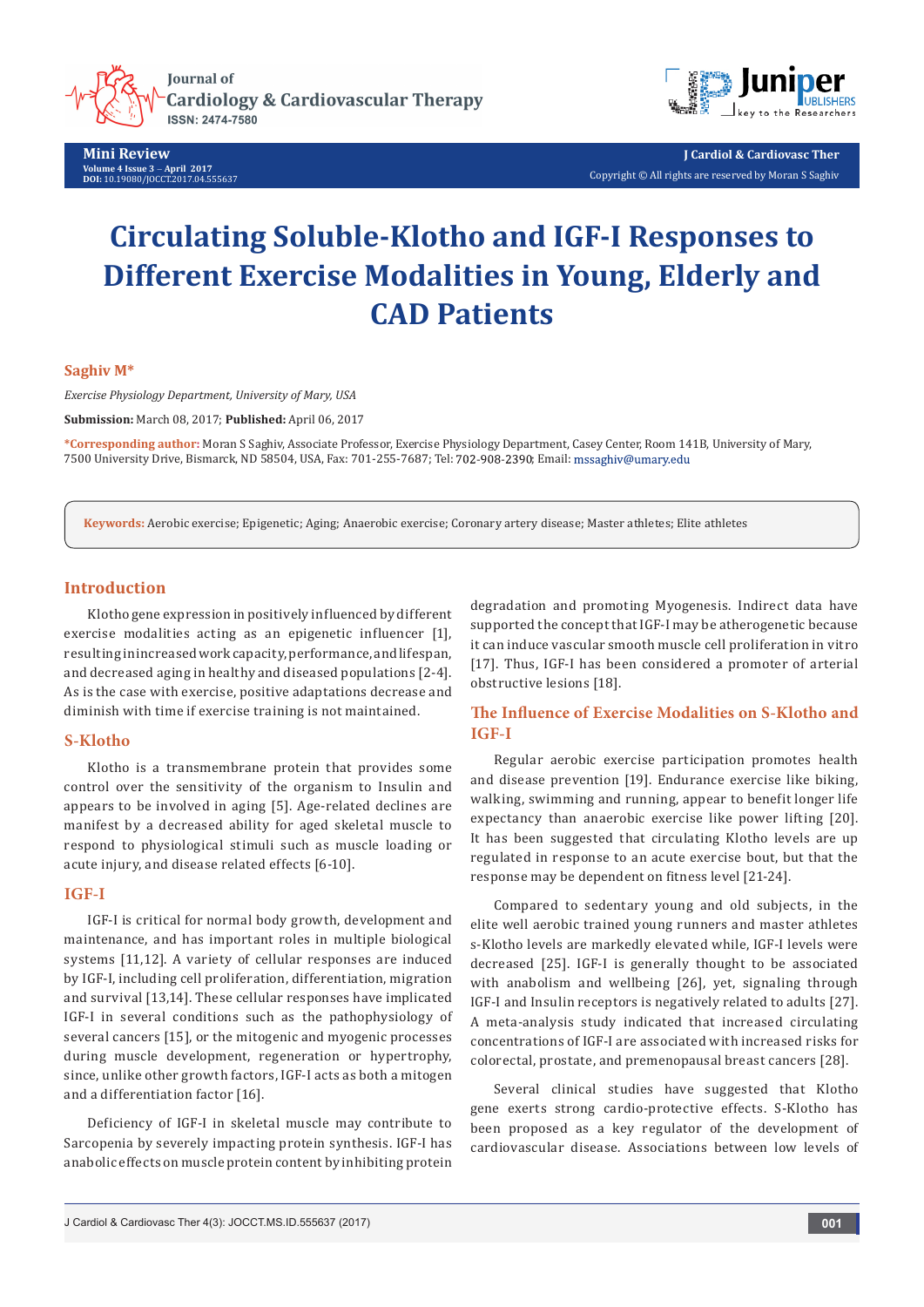s-Klotho and the occurrence and severity of cardiovascular disease have been reported, as well as a reduction of cardiovascular risk when levels were high [28]. This protein is related to the attenuation of vascular calcification as well as prevention of cardiac hypertrophy.

#### **Conclusion**

Inflection of Klotho expression through aerobic exercise training represents an interesting relationship that may contribute to the explanation of the anti-aging and anti-CAD effects of long lasting aerobic activity. Accordingly, being a long lasting aerobically trained individual, is associated with decreased risk factors, increased s-Klotho that, clearly counteracts the action of IGF-I.

### **References**

- 1. [Ling C, Ronn T \(2014\) Epigenetic Adaptation to Regular Exercise in](https://www.ncbi.nlm.nih.gov/pubmed/24632002)  [Humans. Drug Discov Today 19\(7\): 1015-1018.](https://www.ncbi.nlm.nih.gov/pubmed/24632002)
- 2. [Denham J, Marques FZ, O'Brien BJ, Charchar FJ \(2014\) Exercise: Putting](https://www.ncbi.nlm.nih.gov/pubmed/24163284)  [Action into Our Epigenome. Sports Med 44\(2\): 189-209.](https://www.ncbi.nlm.nih.gov/pubmed/24163284)
- 3. Bian A, Neyra JA, Zhan M, [Hu MC \(2015\) Klotho, Stem Cells, and Aging.](https://www.ncbi.nlm.nih.gov/pubmed/26346243)  [Clin Interv Aging 10: 1233-1243.](https://www.ncbi.nlm.nih.gov/pubmed/26346243)
- 4. [Matsubara T, Miyaki A, Akazawa N, Choi Y, Ra SG, et al. \(2014\) Aerobic](https://www.ncbi.nlm.nih.gov/pubmed/24322608)  [Exercise Training Increases Plasma Klotho Levels and Reduces Arterial](https://www.ncbi.nlm.nih.gov/pubmed/24322608)  [Stiffness in Postmenopausal Women. Am J Physiol Heart Circ Physiol](https://www.ncbi.nlm.nih.gov/pubmed/24322608)  [306\(3\): H348-H355.](https://www.ncbi.nlm.nih.gov/pubmed/24322608)
- 5. [Kuro-o M, Matsumura Y, Aizawa H, Kawaguchi H, Suga T, et al. \(1997\)](https://www.ncbi.nlm.nih.gov/pubmed/9363890)  [Mutation of the Mouse Klotho Gene Leads to a Syndrome Resembling](https://www.ncbi.nlm.nih.gov/pubmed/9363890)  [Ageing. Nature 390\(6655\): 45-51.](https://www.ncbi.nlm.nih.gov/pubmed/9363890)
- 6. [Wang Y, Sun Z \(2009\) Current Understanding of Klotho. Ageing Res Rev](https://www.ncbi.nlm.nih.gov/pubmed/19022406)  [8\(1\): 43-51.](https://www.ncbi.nlm.nih.gov/pubmed/19022406)
- 7. [Wang Y, Sun Z \(2014\) Antiaging Gene Klotho Regulates Endothelin-1](https://www.ncbi.nlm.nih.gov/pubmed/24979306)  [Levels and Endothelin Receptor Subtype B Expression in Kidneys of](https://www.ncbi.nlm.nih.gov/pubmed/24979306)  [Spontaneously Hypertensive Rats. J Hypertension 32\(8\): 1629-1636.](https://www.ncbi.nlm.nih.gov/pubmed/24979306)
- 8. [Xiao NM, Zhang YM, Zheng Q, Gu J \(2004\) Klotho is a Serum Factor](https://www.ncbi.nlm.nih.gov/pubmed/15161545)  [Related to Human Aging. Chin Med J \(Engl\) 117\(5\): 742-747.](https://www.ncbi.nlm.nih.gov/pubmed/15161545)
- 9. [Huang CL \(2010\) Regulation of Ion Channels by Secreted Klotho:](https://www.ncbi.nlm.nih.gov/pubmed/20375979)  [Mechanisms and Implications. Kidney Int 77\(10\): 855-860.](https://www.ncbi.nlm.nih.gov/pubmed/20375979)
- 10. Liu BC, Yang LL, Lu XY, Song X, Li XC, [et al. \(2015\) Lovastatin-Induced](https://www.ncbi.nlm.nih.gov/pubmed/25349201)  [Phosphatidylinositol-4-Phosphate 5-Kinase Diffusion from Microvilli](https://www.ncbi.nlm.nih.gov/pubmed/25349201)  Stimulates [ROMK Channels. J Am Soc Nephrol 26\(7\): 1576-1587.](https://www.ncbi.nlm.nih.gov/pubmed/25349201)
- 11. Barton ER, Park S, James JK, [Makarewich CA,](https://www.ncbi.nlm.nih.gov/pubmed/22649033) Philippou A, et al. (2012) [Deletion of Muscle GRP94 Impairs Both Muscle and Body Growth by](https://www.ncbi.nlm.nih.gov/pubmed/22649033)  [Inhibiting Local IGF Production. FASEB J 26\(9\): 3691-3702.](https://www.ncbi.nlm.nih.gov/pubmed/22649033)
- 12. [Higashi Y, Sukhanov S, Anwar A, Shai SY, Delafontaine P \(2012\) Aging,](https://www.ncbi.nlm.nih.gov/pubmed/22491965/)  [Atherosclerosis, and IGF-I. J Gerontol A Biol Sci Med Sci 67\(6\): 6296-](https://www.ncbi.nlm.nih.gov/pubmed/22491965/) [639.](https://www.ncbi.nlm.nih.gov/pubmed/22491965/)
- 13. [Kooijman R \(2006\) Regulation of Apoptosis by Insulin-Like Growth](https://www.ncbi.nlm.nih.gov/pubmed/16621671)  [Factor \(IGF\)-I. Cytokine Growth Factor Rev 17\(4\): 305-323.](https://www.ncbi.nlm.nih.gov/pubmed/16621671)
- 14. [Werner H, Bruchim I \(2009\) The Insulin-Like Growth Factor-I Receptor](https://www.ncbi.nlm.nih.gov/pubmed/19485702)  [as an Oncogene. Arch Physiol Biochem 115\(2\): 58-71.](https://www.ncbi.nlm.nih.gov/pubmed/19485702)
- 15. [Florini JR, Ewton DZ, Coolican SA \(1996\) Growth Hormone and the](https://www.ncbi.nlm.nih.gov/pubmed/8897022)  [Insulin-Like Growth Factor System in Myogenesis. Endocr Rev 17\(5\):](https://www.ncbi.nlm.nih.gov/pubmed/8897022)  [481-517.](https://www.ncbi.nlm.nih.gov/pubmed/8897022)
- 16. Piovezan RD, Abucham J, [Dos Santos RV,](https://www.ncbi.nlm.nih.gov/pubmed/26216211) Mello MT, Tufik S, et al. (2015) [The Impact of Sleep on Age-Related Sarcopenia: Possible Connections](https://www.ncbi.nlm.nih.gov/pubmed/26216211)  [and Clinical Implications. Ageing Res Rev 23\(Pt B\): 210-220.](https://www.ncbi.nlm.nih.gov/pubmed/26216211)
- 17. [Bayes-Genis A, Conover CA, Schwartz RS \(2000\) The Insulin-Like](https://www.ncbi.nlm.nih.gov/pubmed/10666406)  [Growth Factor Axis: A Review of Atherosclerosis and Restenosis. Circ](https://www.ncbi.nlm.nih.gov/pubmed/10666406)  [Res 86\(2\): 125-130.](https://www.ncbi.nlm.nih.gov/pubmed/10666406)
- 18. [Chodzko-Zajko WJ, Proctor DN, Fiatarone Singh MA, Minson CT, et al.](https://www.ncbi.nlm.nih.gov/pubmed/19516148)  [\(2009\) American College of Sports Medicine Position Stand. Exercise](https://www.ncbi.nlm.nih.gov/pubmed/19516148)  [and Physical Activity for Older Adults. Med Sci Sports Exerc 41\(7\):](https://www.ncbi.nlm.nih.gov/pubmed/19516148)  [1510-1530.](https://www.ncbi.nlm.nih.gov/pubmed/19516148)
- 19. Paffenbarger RS, Blair SN, [Lee IM \(2001\) A History of Physical Activity,](https://www.ncbi.nlm.nih.gov/pubmed/11689543)  [Cardiovascular Health and Longevity: The Scientific Contributions of](https://www.ncbi.nlm.nih.gov/pubmed/11689543)  [Jeremy N Morris, DSc, DPH, FRCP. Int J Epidemiol 30\(5\): 1184-1192.](https://www.ncbi.nlm.nih.gov/pubmed/11689543)
- 20. [Schefer V, Talan MI \(1996\) Oxygen Consumption in Adult and AGED](https://www.ncbi.nlm.nih.gov/pubmed/9415121)  [C57BL/6J Mice during Acute Treadmill Exercise of Different Intensity.](https://www.ncbi.nlm.nih.gov/pubmed/9415121)  [Exp Gerontol 31\(3\): 387-392.](https://www.ncbi.nlm.nih.gov/pubmed/9415121)
- 21. [Phelps M, Pettan-Brewer C, Ladige, W, Yablonka-Reuveni Z \(2013\)](https://www.ncbi.nlm.nih.gov/pubmed/24030242)  [Decline in Muscle Strength and Running Endurance in Klotho Deficient](https://www.ncbi.nlm.nih.gov/pubmed/24030242)  [C57BL/6 Mice. Biogerontology 14\(6\): 729-739.](https://www.ncbi.nlm.nih.gov/pubmed/24030242)
- 22. [Saghiv M, Goldhammer E, Sagiv M, Ben Sira D \(2015\) Effects of Aerobic](http://physiology.jacobspublishers.com/images/Physiology/J_J_Physiology_1_1_001.pdf)  [Exercise Training on S-Klotho in Young and Elderly. J J Physiology 1\(1\):](http://physiology.jacobspublishers.com/images/Physiology/J_J_Physiology_1_1_001.pdf)  [1-6.](http://physiology.jacobspublishers.com/images/Physiology/J_J_Physiology_1_1_001.pdf)
- 23. [Lee EY, Kim SS, Lee JS, Kim IJ, Song SH, et al. \(2014\) Soluble](https://www.ncbi.nlm.nih.gov/pubmed/25084095) α-Klotho as [a Novel Biomarker in the Early Stage of Nephropathy in Patients with](https://www.ncbi.nlm.nih.gov/pubmed/25084095)  [Type 2 Diabetes. Plos One 9\(8\): e102984.](https://www.ncbi.nlm.nih.gov/pubmed/25084095)
- 24. [Bonnefoy M, Patricot MC, Lacour JR, Rahmani A, Berthouze S, et al.](https://www.ncbi.nlm.nih.gov/pubmed/12428484)  [\(2002\) Relation Between Physical Activity, Muscle Function and IGF-I,](https://www.ncbi.nlm.nih.gov/pubmed/12428484)  [Testosterone and DHEAS Concentrations in the Elderly. Rev Med](https://www.ncbi.nlm.nih.gov/pubmed/12428484)  [Interne 23\(10\): 819-827.](https://www.ncbi.nlm.nih.gov/pubmed/12428484)
- 25. [Berryman DE, Christiansen JS, Johannsson G, Thorner MO, Kopchick JJ](https://www.ncbi.nlm.nih.gov/pubmed/18710818/)  [\(2008\) Role of the GH⁄ IGF-I Axis in Lifespan and Health Span: Lessons](https://www.ncbi.nlm.nih.gov/pubmed/18710818/)  [from Animal Models. Growth Horm IGF Res 18\(6\): 455-471.](https://www.ncbi.nlm.nih.gov/pubmed/18710818/)
- 26. Ahima RS, [Prabakaran D,](https://www.ncbi.nlm.nih.gov/pubmed/8717038) Mantzoros C, Qu D, Lowell B, et al. (1996) [Role of Leptin in the Neuroendocrine Response to Fasting. Nature](https://www.ncbi.nlm.nih.gov/pubmed/8717038)  [382\(6588\): 250-252.](https://www.ncbi.nlm.nih.gov/pubmed/8717038)
- 27. [Chateau MT, Araiz C, Descamps S, Galas S \(2010\) Klotho Interferes](https://www.ncbi.nlm.nih.gov/pubmed/20844315)  [with a Novel FGF-Signaling Pathway and Insulin/IGF-Like Signaling to](https://www.ncbi.nlm.nih.gov/pubmed/20844315)  [Improve Longevity and Stress Resistance in Caenorhabditis Elegans.](https://www.ncbi.nlm.nih.gov/pubmed/20844315)  [Aging 2\(9\): 567-581.](https://www.ncbi.nlm.nih.gov/pubmed/20844315)
- 28. Martín-Núñ[ez E, Donate-Correa J, Muros-de-Fuentes M, Mora-](https://www.ncbi.nlm.nih.gov/pubmed/25548616)Fernández C, Navarro-Gonzá[lez JF \(2014\) Implications of Klotho in](https://www.ncbi.nlm.nih.gov/pubmed/25548616)  [Vascular Health and Disease. World J Cardiol 6\(12\): 1262-1269.](https://www.ncbi.nlm.nih.gov/pubmed/25548616)